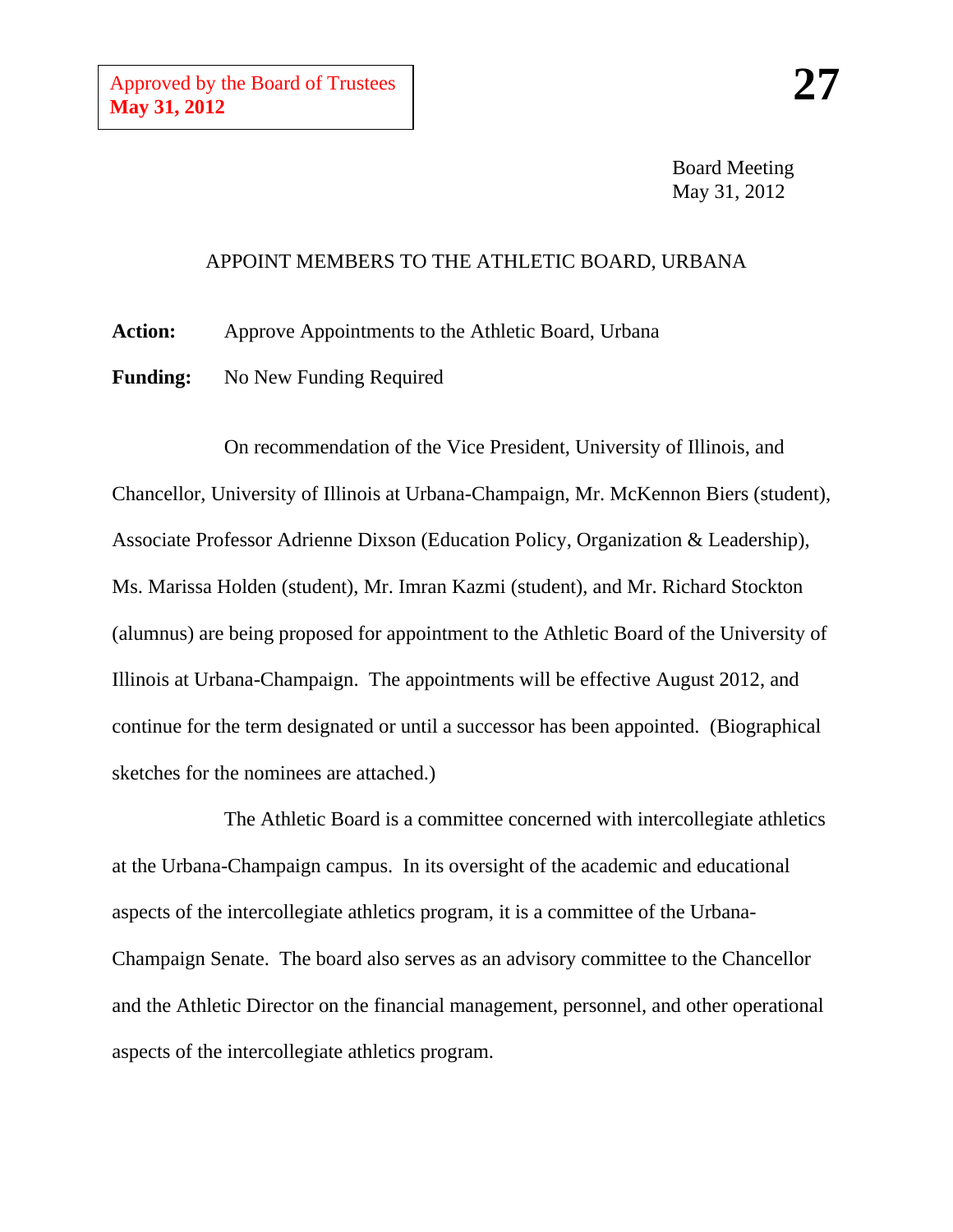The board consists of nineteen members: two faculty representatives to the Big Ten; seven other faculty members; four alumni of the Urbana-Champaign campus; three students; and three *ex officio* members without a vote: a designee of the Chancellor, the University Comptroller or designee, and the Athletic Director. A slate of faculty nominees is provided to the Chancellor by the Urbana-Champaign Senate. The slate of student nominees is provided to the Chancellor by the Urbana-Champaign Senate, the Illinois Student Senate, and the Student Athletic Advisory Board to fill one student position each. The slate of alumni is provided by the Urbana Campus Alumni Advisory Board. The Chancellor reviews the lists of nominees and forwards recommendations to the President of the University for action by the Board of Trustees.

The Board action recommended in this item complies in all material respects with applicable State and federal laws, University of Illinois *Statutes*, *The General Rules Concerning University Organization and Procedure*, and Board of Trustees policies and directives.

The President of the University concurs.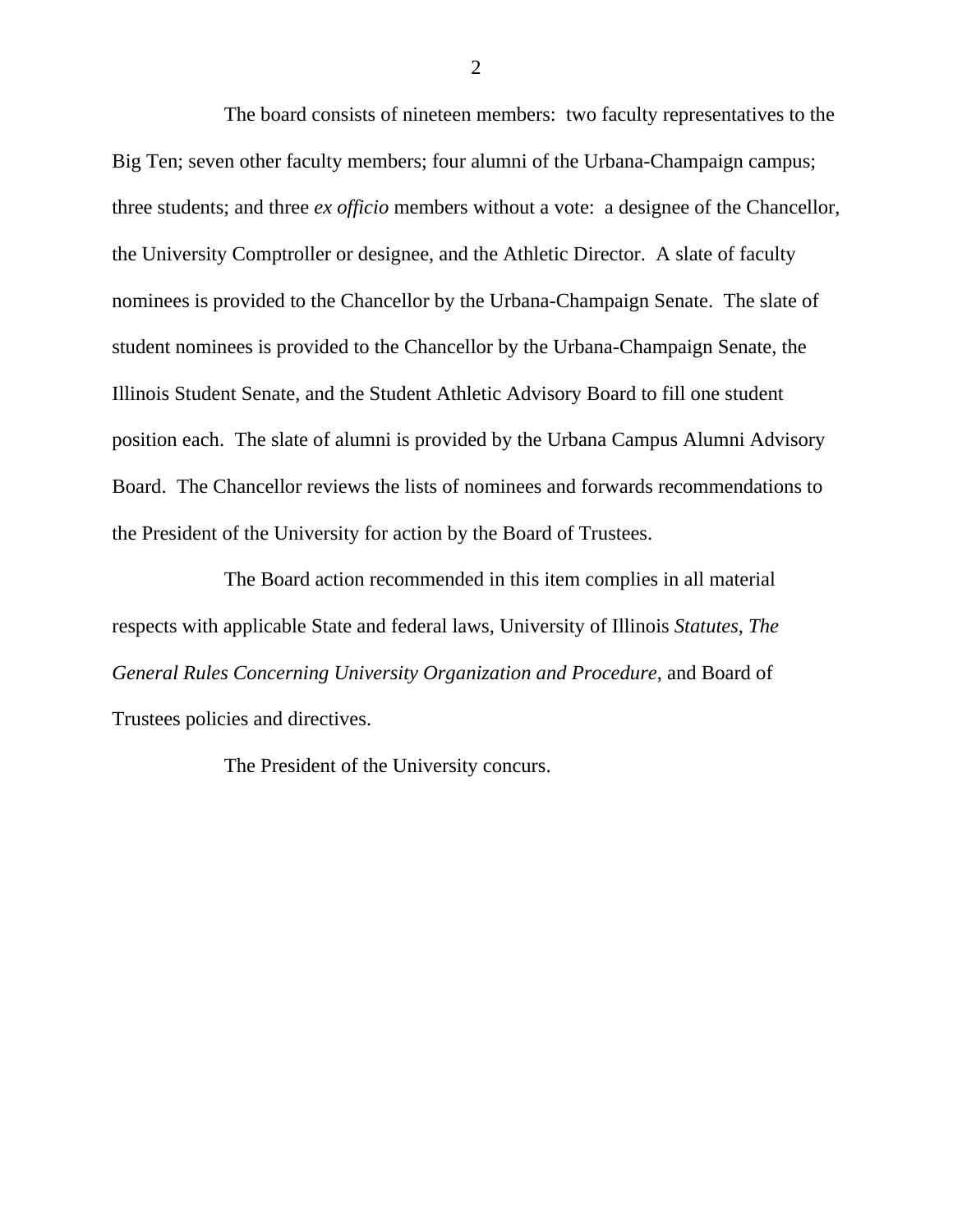**McKennon Biers--**Student, College of Business, term ending in 2013

Mr. Biers is a sophomore majoring in Accountancy. He graduated from Mendota High School in Mendota, Illinois, where he played both basketball and football. Mr. Biers has served on the Illini Pride Executive Board with the position of Orange Krush Chair, working with DIA Administration to plan two Orange Krush road trips. He is currently serving as the Brotherhood Co-Chair for the Delta Sigma Pi professional business fraternity. Mr. Biers plans to earn a graduate degree and become a Certified Public Accountant.

**Adrienne Dixson--**Associate Professor, Education Policy, Organization and Leadership, term ending in 2016

Professor Dixson has been a faculty member at the University of Illinois since 2011. She is a leading scholar in Critical Race Theory and President of the Critical Race Studies in Education Association. Dr. Dixson has an outstanding record of working effectively with diverse groups of graduate and undergraduate students. She is cochair/president of the Black Faculty and Academic Professionals Alliance. While a graduate student at the University of Wisconsin and a professor at The Ohio State University, Dr. Dixson worked informally with collegiate student-athletes either advising them academically and/or providing academic support. As a graduate student, she was a mentor for student-athletes of color while the President of the Black Graduate Student Association. As a professor, she worked with the Todd A. Bell Center for African American Males at The Ohio State University. In this capacity, she helped young men, again, many of whom were athletes, maintain their academic achievement and advised them in considering graduate school upon graduation from OSU.

**Marissa Holden--**Student, College of Business, Women's Soccer team member, term ending in 2013

Ms. Holden is a junior majoring in Business Marketing. She graduated from Plano East High School in Plano, Texas, where she played soccer and track. In high school, Ms. Holden participated in the PALS program--a Peer Assistance and Leadership Skills program; she was also active in Student Council, Orchestra, National Honor Society, and Fellowship of Christian Athletes.

**Imran Kazmi--**Student, College of Applied Health Sciences, term ending in 2013 Mr. Kazmi is a junior majoring in Community Health. He graduated from Glenbard South High School in Glen Ellyn, Illinois, where he played tennis. Mr. Kazmi is a member of the Athletic Bands; is a participant in the Marching Illini, Basketball Band, and serves as the Section Leader for the Sousaphone Section. He is an Assistant Teaching Assistant and serves as Executive Vice President of Finance of the registered student organization Future Health Care Executives. Mr. Kazmi plans to have a career in public health.